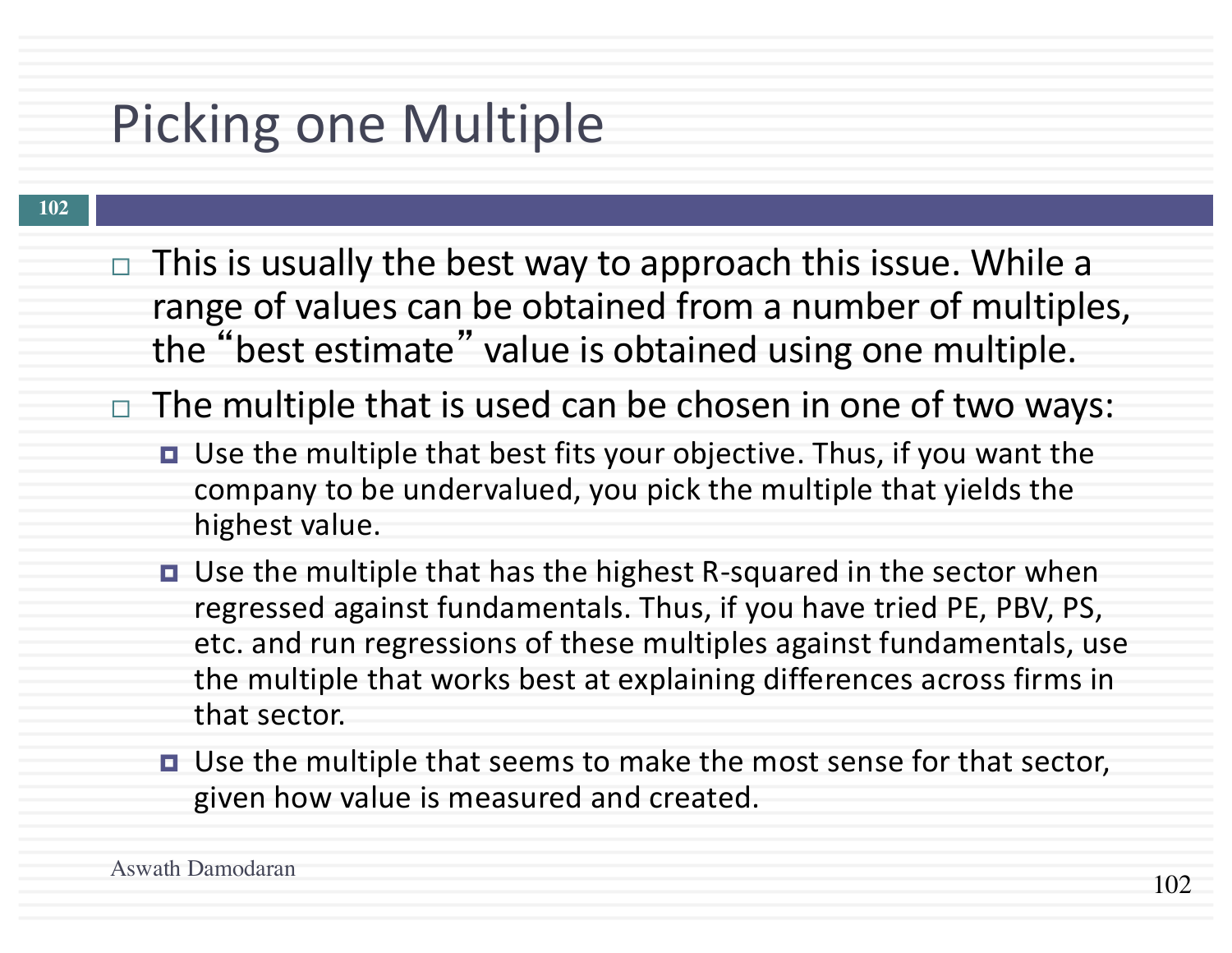### A More Intuitive Approach

- **103**
- $\Box$  Managers in every sector tend to focus on specific variables when analyzing strategy and performance. The multiple used will generally reflect this focus. Consider three examples.
	- **□** In retailing: The focus is usually on same store sales (turnover) and profit margins. Not surprisingly, the revenue multiple is most common in this sector.
	- **□** In financial services: The emphasis is usually on return on equity. Book Equity is often viewed as a scarce resource, since capital ratios are based upon it. Price to book ratios dominate.
	- **□** In technology: Growth is usually the dominant theme. PEG ratios were invented in this sector.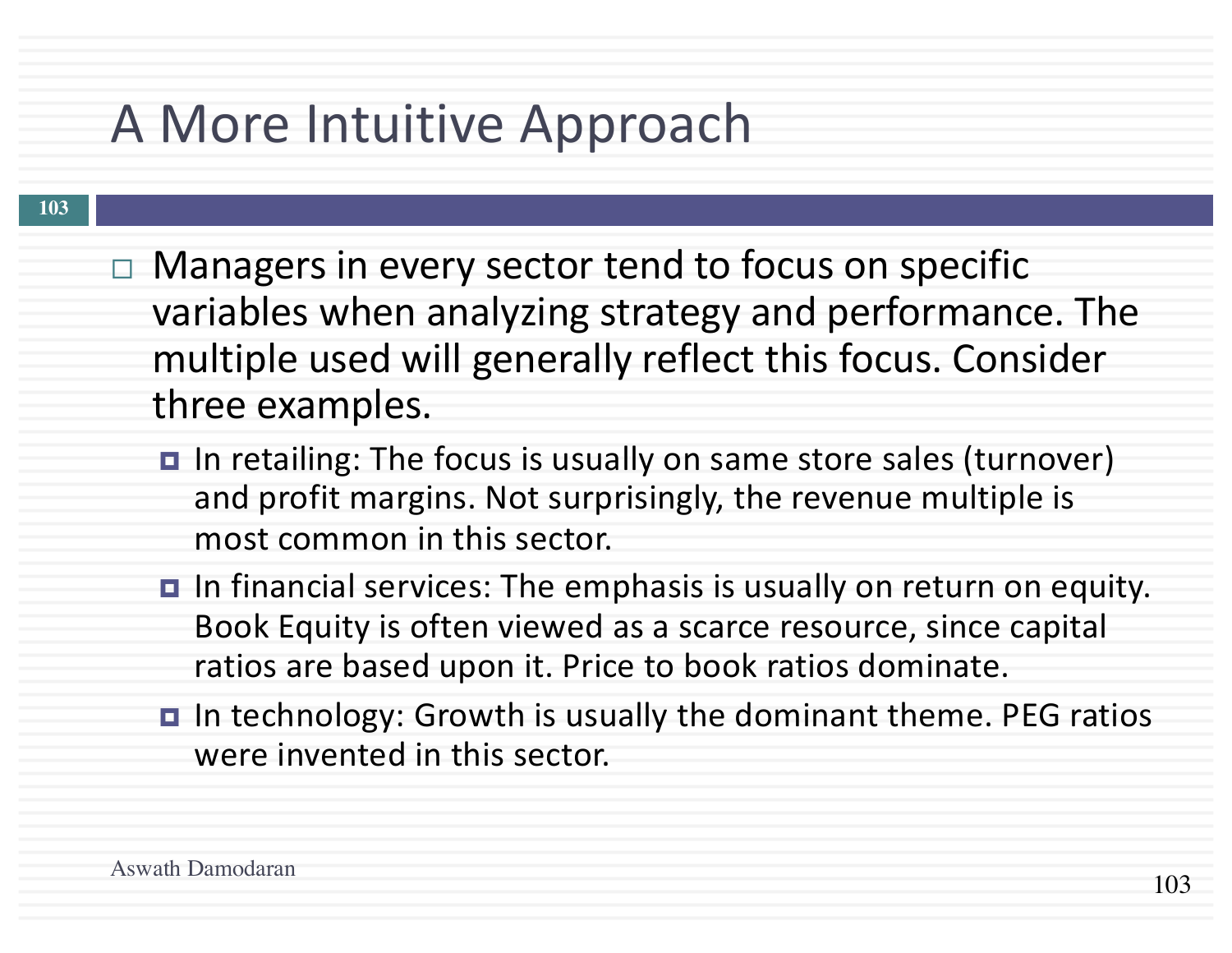## Conventional usage...

| <b>Multiple Used</b><br><b>Rationale</b><br><b>Sector</b><br><b>Cyclical Manufacturing</b><br>PE, Relative PE<br>Often with normalized<br>earnings<br>Growth firms<br>Big differences in growth<br>PEG ratio<br>rates<br>Young growth firms w/<br><b>Revenue Multiples</b><br>What choice do you have?<br>losses<br>EV/EBITDA<br>Infrastructure<br>Early losses, big DA<br>$P/CFE$ (where $CFE = Net$<br><b>REIT</b><br>Big depreciation charges<br>income + Depreciation)<br>on real estate<br><b>Financial Services</b><br>Marked to market?<br>Price/ Book equity<br>Margins equalize sooner<br>Revenue multiples<br>Retailing<br>or later | 104 |  |  |
|-----------------------------------------------------------------------------------------------------------------------------------------------------------------------------------------------------------------------------------------------------------------------------------------------------------------------------------------------------------------------------------------------------------------------------------------------------------------------------------------------------------------------------------------------------------------------------------------------------------------------------------------------|-----|--|--|
|                                                                                                                                                                                                                                                                                                                                                                                                                                                                                                                                                                                                                                               |     |  |  |
|                                                                                                                                                                                                                                                                                                                                                                                                                                                                                                                                                                                                                                               |     |  |  |
|                                                                                                                                                                                                                                                                                                                                                                                                                                                                                                                                                                                                                                               |     |  |  |
|                                                                                                                                                                                                                                                                                                                                                                                                                                                                                                                                                                                                                                               |     |  |  |
|                                                                                                                                                                                                                                                                                                                                                                                                                                                                                                                                                                                                                                               |     |  |  |
|                                                                                                                                                                                                                                                                                                                                                                                                                                                                                                                                                                                                                                               |     |  |  |
|                                                                                                                                                                                                                                                                                                                                                                                                                                                                                                                                                                                                                                               |     |  |  |
|                                                                                                                                                                                                                                                                                                                                                                                                                                                                                                                                                                                                                                               |     |  |  |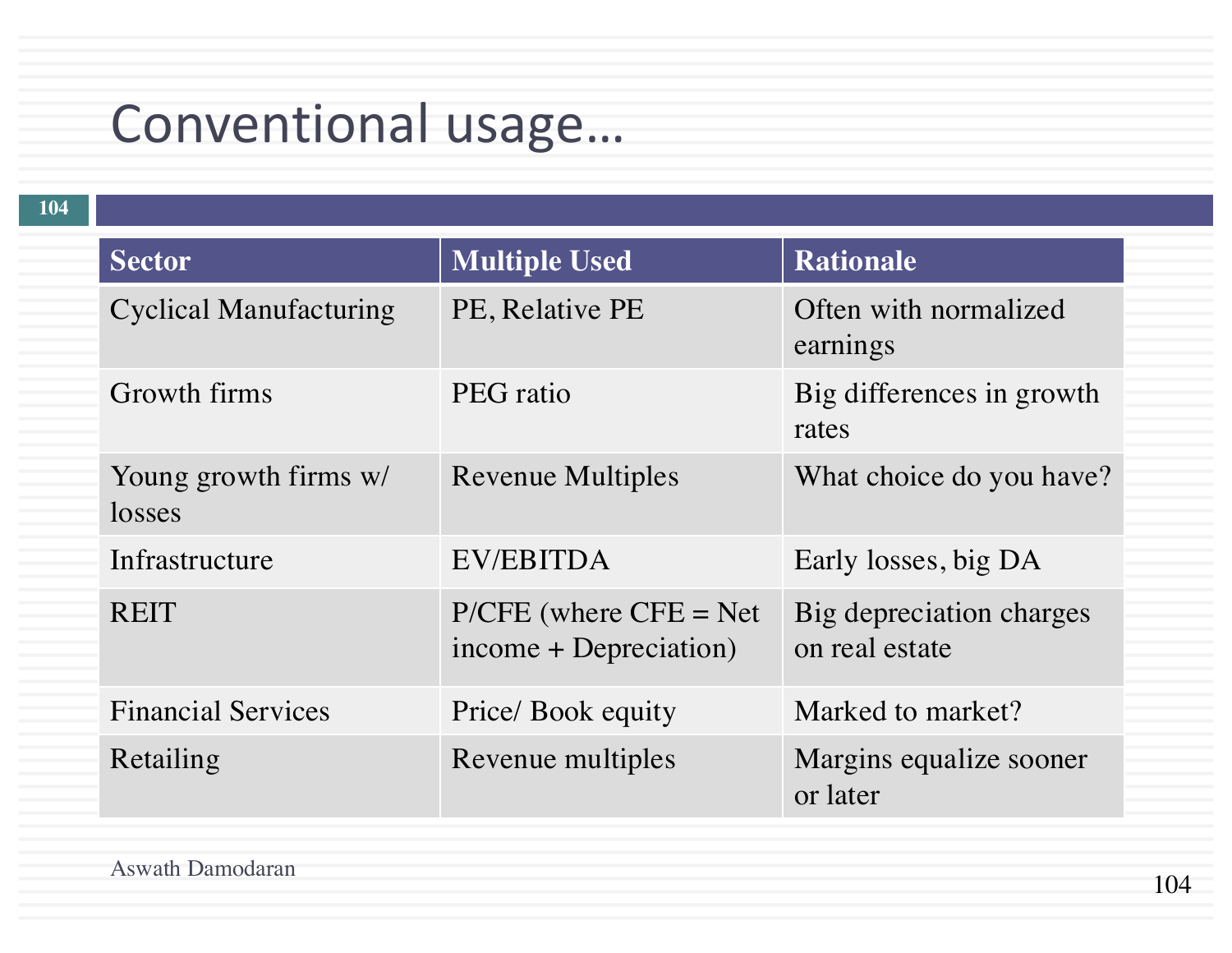### Relative versus Intrinsic Value

#### **105**

- $\Box$  If you do intrinsic value right, you will bring in a company's risk, cash flow and growth characteristics into the inputs, preserve internal consistency and derive intrinsic value. If you do relative value right, you will find the right set of comparables, control well for differences in risk, cash flow and growth characteristics. Assume you value the same company doing both DCF and relative valuation correctly, should you get the same value?
	- ¤ Yes
	- ¤ No
- $\Box$  If not, how would you explain the difference?
- $\Box$  If the numbers are different, which value would you use?
	- **<u>E</u>** Intrinsic value
	- $\blacksquare$  Relative value
	- $\blacksquare$  A composite of the two values
	- $\blacksquare$  The higher of the two values
	- $\Box$  The lower of the two values
	- Depends on what my valuation "mission" is.